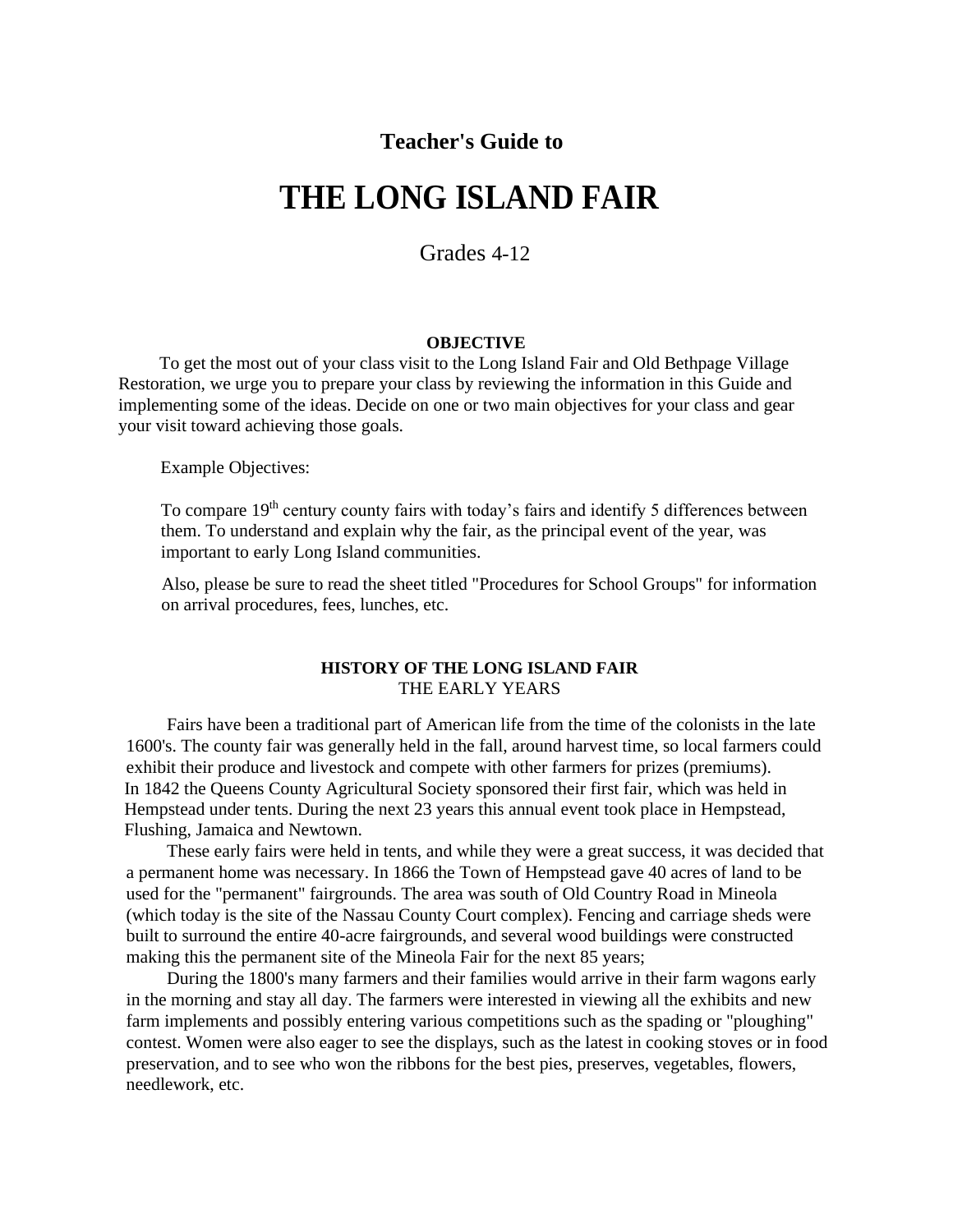The following is a list of exhibition classes from the 1899 fair:

| Horses    | Swine      | Fruit          | Farm Implements        |
|-----------|------------|----------------|------------------------|
| Cattle    | Poultry    | <b>Flowers</b> | Carriages & Wagons     |
| Sheep     | Vegetables | Grains         | Articles for the Table |
| Fine Arts |            |                | Domestic               |

To encourage children to attend, the 1878 Fair included the first school exhibition. Children, as well as adults, enjoyed the games, competitions and the exciting new inventions such as the wooden wheeled velocipedes (predecessor to the bicycle). In 1878 Thomas A. Edison demonstrated his new invention, the phonograph at the fair.

In 1899, when Nassau County was created from Queens County, Theodore Roosevelt, who was then governor of New York State delivered an address at the fair and attended a luncheon there. Various events such as dog shows, baseball, La Crosse, horse racing, and auto racing came and went according to their popularity.

#### THE FAIR EVOLVES

The Mineola Fair was held on the Old Country Road site from 1866 to 1952. But with the growing Nassau County Court complex, a new location was needed. In 1953 the Fair was moved to Roosevelt Raceway where it was combined with the L.I. Industrial Exposition. It was during the 1950's that the sponsoring Society changed its name to the Agricultural Society of Queens, Nassau and Suffolk Counties to better convey the areas it represented. Reflecting the changing times, the emphasis of the Fair during this period was on industry and commerce, with agriculture holding a much less important place. In 1961 the "Mineola Fair" officially became the "Long Island Fair".

By the end of the 1960's it was apparent that again a new location was needed, this time due to the conflict of the racing schedule with the Fair. In 1970 the Long Island Fair found its final home, here at Old Bethpage Village Restoration, and the spirit of today's Fair has returned to its original 1866 agricultural roots with some modern additions.

#### **TODAY'S LONG ISLAND FAIR**

What to see, what to do

.

At Old Bethpage Village Restoration we have re-created the original Mineola fairgrounds of the late 1800' s. Structures include: the large Exhibition Hall, which provides space for exhibiting the entries in the categories of domestic arts, horticulture and vegetables; the business office; "carriage sheds", which today we use for food vendors, and special displays; the actual Mineola Fair Superintendent's Office which was built in 1884;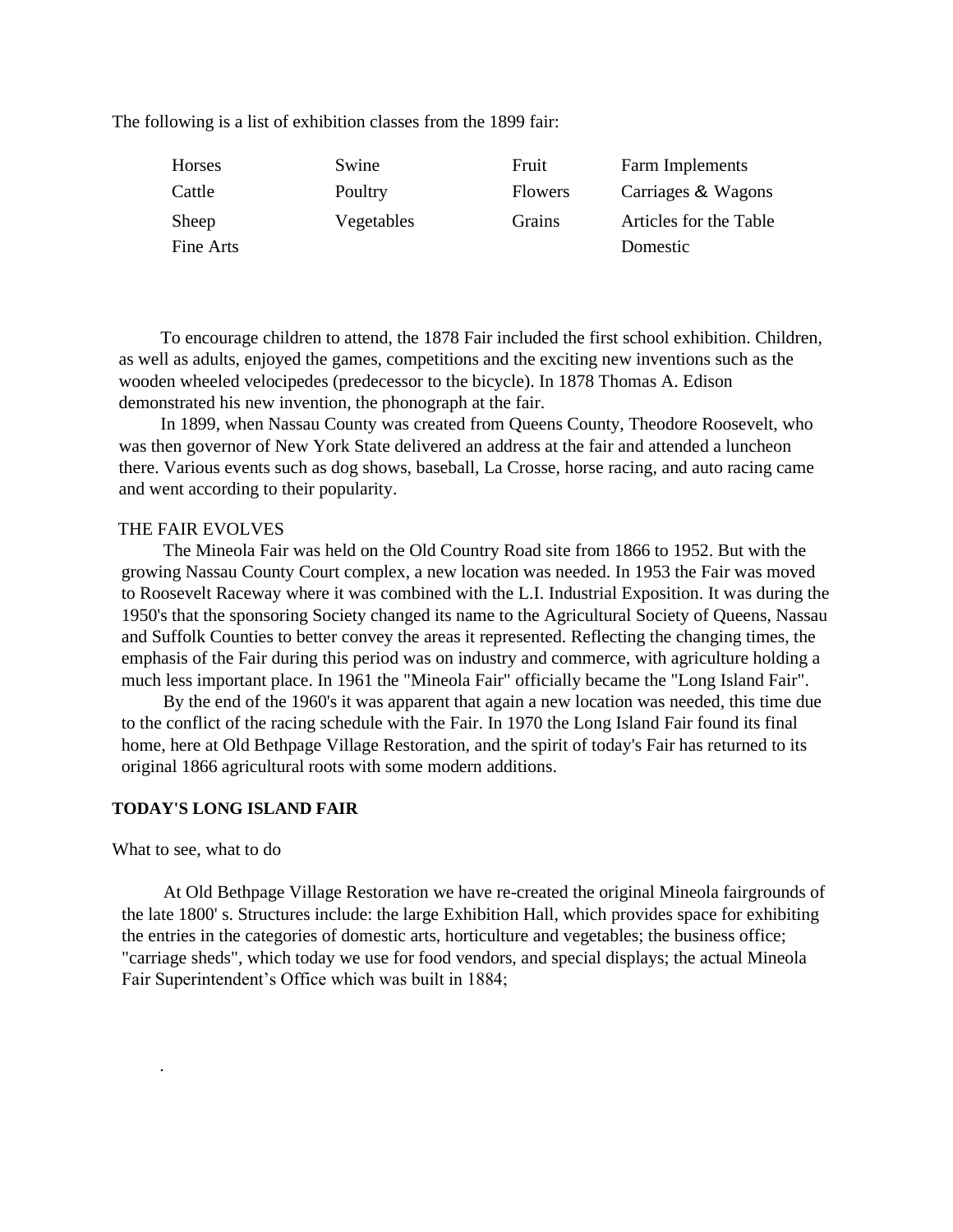#### **CLASS PREPARATION**

#### GENERAL

Since there is so much to see and do during your visit to the Fair, please read all the information enclosed with your reservation form (yes, there's lots to read) to help you plan the areas that you want your class to visit and the ways to prepare your class.

Please review the following with your class: arrival procedures, proper behavior, the theme of the fair, etc. Make sure children understand that this fair is a re-creation of the fairs from the later 1800's with some modern additions.

If your class is large it may help to divide them into groups of 10 to 15 children per group and assign one or more adult chaperones to each group. Students must be supervised the entire time they are here. Each group leader should get a map of the Village and a map of the Fairgrounds from the cashier on arrival.

#### SUGGESTED PRE-VISIT IDEAS

To make their trip educational as well as fun, students of all grades could have a specific assignment that they must work on while at the fair.

Prepare a list of questions that students must answer during or after their visit to the fair. They may find the answers by asking the staff on the fairgrounds and by looking at the L.I. Fair map and schedule. Questions can be simple or complex.

Ex.: Who sponsors the Long Island Fair? *(The Agricultural Society of Queens, Nassau & Suffolk Counties; Nassau County Department of Parks, Recreation* & *Museums)*  What colors are the 1<sup>st</sup>, 2<sup>nd</sup> and 3<sup>rd</sup> place ribbons? *(Blue, Red, White)* What building on the fairgrounds is the only original surviving one from the Mineola Fair? *(Superintendent's Office)*  Which is your favorite display (vegetable fruit, hobby, etc.) and why? Guess how much the heaviest pumpkin weighs, based on the other pumpkins on display.

On a map of Nassau County, locate the Nassau County Court complex; this was the old site of the Mineola Fair.

Make up a simple unlabeled map of the fairgrounds with a list of the following structures to be found on the fairgrounds: Exhibition Hall, Livestock Sheds, Carriage Sheds, Flagpole, Superintendent's Office, Business Office, Circus Tent, and Horse Stalls. During their visit the students try to match the name with the structure.

#### SUGGESTED TOPICS FOR REPORTS

For more ambitious classes or upper level grades, students can use the visit to research and report on specific subjects relating to the fair such as: The creation of Nassau County, Teddy Roosevelt, the Rough Riders and the Spanish-American War; history of the Long Island Fair and the importance of the county fairs to the people in the 1870's. Children and entertainment in the late 1800's; compare this Fair to other fairs the students may have visited-types of displays, rides, general theme. The loss of farms on Long Island; how Long Island has changed from an agricultural to industrial to technological based economy.